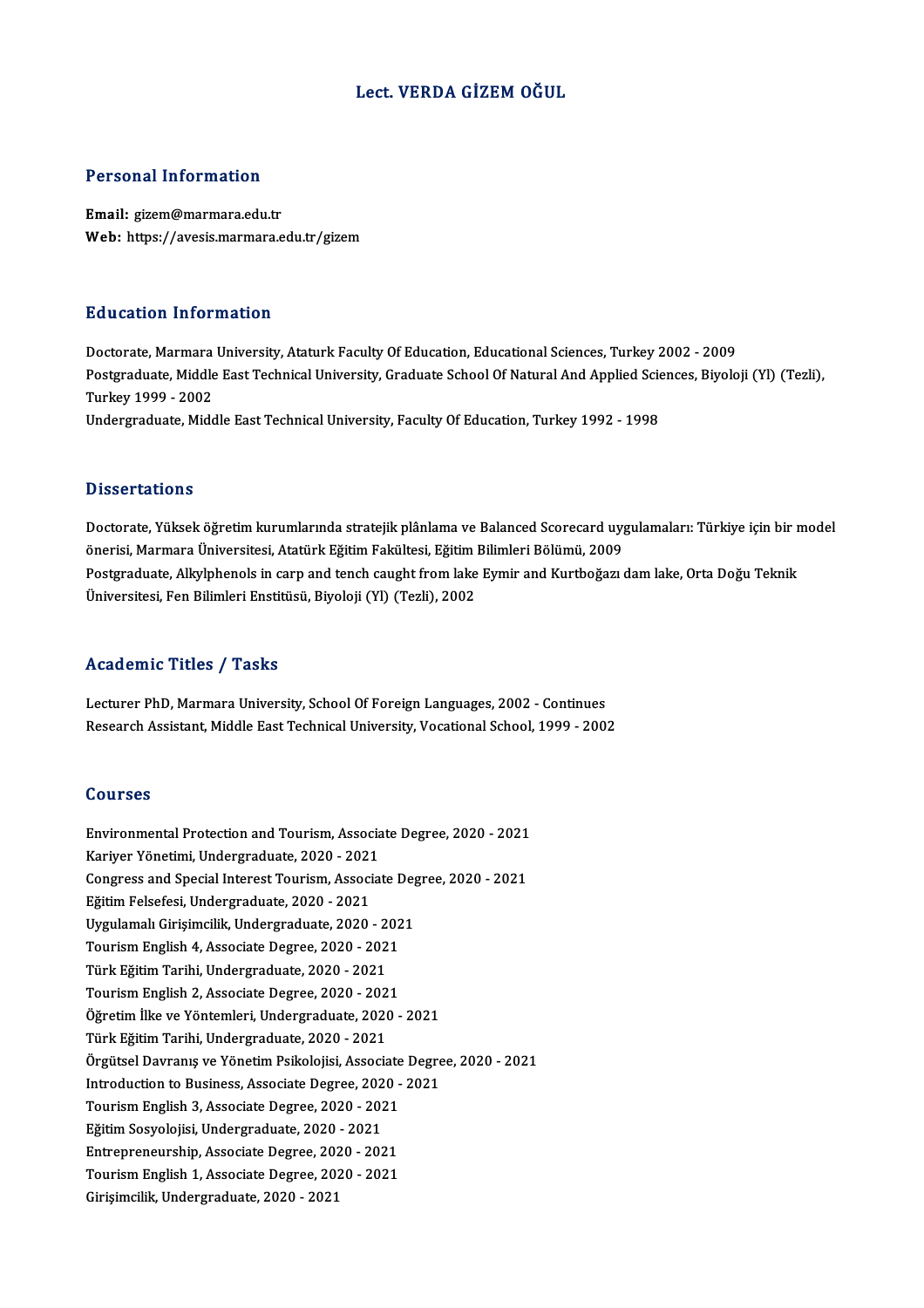# Articles Published in Other Journals

I. What Do The University Students Think About Erasmus Programme In Turkey? Mat Do<br>What Do<br>OĞUL V. G.<br>The Educat OĞUL V. G.<br>The Educational Review, USA, vol.2, pp.296-308, 2018 (Non-Refreed Journal)

- OĞUL V. G.<br>The Educational Review, USA, vol.2, pp.296-308, 2018 (Non-Refreed Journal)<br>II. Accreditation Policies of Turkey in Primary and Secondary Education<br>OĞUL V. C The Educat<br>Accredita<br>OĞUL V. G.<br>US China E Accreditation Policies of Turkey in Primary and Secondary Education<br>OĞUL V. G.<br>US-China Education Review B, pp.647-656, 2012 (Refereed Journals of Other Institutions)<br>Adaptation Te Bolegna Progess: The Case of Turkey
- OĞUL V. G.<br>US-China Education Review B, pp.647-656, 2012 (Refereed<br>III. Adaptation To Bologna Process: The Case of Turkey<br>OĞUL V. G. US-China E<br>Adaptatio<br>OĞUL V. G.<br>Eveellanee Excellence in Higher Education, vol.3, pp.104-110, 2012 (Refereed Journals of Other Institutions)

# Books&Book Chapters

ooks & Book Chapters<br>I. Pisa 2015 öğrenci anketinin (St094Q01na- St094Q05na) ölçme değişmezliğinin farklı yöntemlerle<br>inselenmesi is & Boon<br>Pisa 2015 ö<sub>i</sub><br>incelenmesi<br>VANDI A. *V*ÖS Pisa 2015 öğrenci anketinin (St094Q0<br>incelenmesi<br>YANDI A., KÖSE İ. A. , OĞUL V. G. , UYSAL Ö.<br>in: Kürssellesen Dünyade Eğitim DEMİBEL incelenmesi<br>YANDI A., KÖSE İ. A. , OĞUL V. G. , UYSAL Ö.<br>in: Küreselleşen Dünyada Eğitim, DEMİREL Özcan, DİNÇER Serkan, Editor, PEGEM AKADEMİ, pp.333-344, 2017

# Refereed Congress / Symposium Publications in Proceedings

- efereed Congress / Symposium Publications in Proceedings<br>I. Artırılmış Gerçeklik ve Sanal Gerçekliğin Yabancı Dil Eğitimindeki Uygulamalarının Meta Analizi<br>Xöntemiyle Kanalastınılması Yöcu Göngress 7 symposi<br>Artırılmış Gerçeklik ve Sanal<br>Yöntemiyle Karşılaştırılması Artırıl<mark>mış</mark><br>Yöntemiyl<br>OĞUL V. G.<br>ULUSLARA Yöntemiyle Karşılaştırılması<br>OĞUL V. G.<br>ULUSLARARASI EĞİTİM YÖNETİCİLERİ FORUMU, 1 - 04 November 2018<br>Lise Öğretmenlerinin İse Yabangılaşmalarına İlişkin Bir Ölsek Ce
	-
- OĞUL V. G.<br>ULUSLARARASI EĞİTİM YÖNETİCİLERİ FORUMU, 1 04 November 2018<br>II. Lise Öğretmenlerinin İşe Yabancılaşmalarına İlişkin Bir Ölçek Geliştirme Çalışması: Geçerlik ve<br>Cüyenirlik ULUSLARAR<br>Lise Öğretr<br>Güvenirlik<br>OĞUL V.C Lise Öğre<br>Güvenirlil<br>OĞUL V.G.<br>Eth Intern Güvenirlik<br>OĞUL V. G.<br>5th. International Eurasian Educational Research Congress, 2 - 05 May 2018
	-

OĞUL V. G.<br>5th. International Eurasian Educational Research Congress, 2 - 05 May 2018<br>III. Öğretmenler İşbirlikli Öğrenmeyi Derslerinde Ne Kadar Etkin Kullanıyor?<br>Oğul V. C 5th. Interna<br>Öğretmen<br>OĞUL V. G.<br>Eth. Interna Öğretmenler İşbirlikli Öğrenmeyi Derslerinde Ne Kadar Etkin Kullan<br>OĞUL V. G.<br>5th. International Eurasian Educational Research Congress, 2 - 05 May 2018<br>FARKLLÖLGAR DEĞİSMEZLİĞİ İNGELEME VÖNTEMİ SONUCLARININ

OĞUL V. G.<br>5th. International Eurasian Educational Research Congress, 2 - 05 May 2018<br>IV. FARKLI ÖLÇME DEĞİŞMEZLİĞİ İNCELEME YÖNTEMİ SONUÇLARININÖĞRETMEN ÖZ YETERLİK ÖLÇEĞİ KISA FORMU VERİLERİ ÜZERİNDE KARŞILAŞTIRILMASI KÖSEİ.A. ,SÜNBÜLÖ.,USTAH.G. ,YANDIA.,OĞULV.G. KISA FORMU VERİLERİ ÜZERİNDE KARŞILAŞTIRILMASI<br>KÖSE İ. A. , SÜNBÜL Ö., USTA H. G. , YANDI A., OĞUL V. G.<br>Ist International Symposium of Silk Road Academic Studies, Nevşehir, Turkey, 21 - 23 September 2017<br>ÖĞPETMEN ÖZ VETER

- KÖSE İ. A. , SÜNBÜL Ö., USTA H. G. , YANDI A., OĞUL V. G.<br>Ist International Symposium of Silk Road Academic Studies, Nev<br>V. ÖĞRETMEN ÖZ YETERLİK ÖLÇEĞİ GEÇERLİK ÇALIŞMASI<br>VÖSE İ. A. USTA H. G. YANDI A. OĞUL V. C V. ÖĞRETMEN ÖZ YETERLIK ÖLÇEĞI GEÇERLIK ÇALIŞMASI<br>KÖSE İ. A. , USTA H. G. , YANDI A., OĞUL V. G. Ist International Symposium of Silk Road Academic Studies, Nevşehir, Turkey, 21 - 23 September 2017
- VI. ÖĞRETMEN ÖZ YETERLİK ÖLÇEĞİ KISA FORMUGEÇERLİK ÇALIŞMASI KÖSEİ.A. ,USTAH.G. ,YANDIA.,OĞULV.G. Ist International Symposium of Silk Road Academic Studies, Nevşehir, Turkey, 21 - 23 September 2017

KÖSE İ. A. , USTA H. G. , YANDI A., OĞUL V. G.<br>Ist International Symposium of Silk Road Academic Studies, Nevşehir, Turkey, 21 - 23 September 2017<br>VII. ÖĞRETMEN ÖZ YETERLİLİK ÖLÇEĞİ DEĞİŞEN MADDEFONKSİYONLARININ MADDE ÖĞRETMEN ÖZ YETERLİLİK ÖLÇEĞİ DEĞİŞEN MADDEFC<br>YÖNTEMLERİ İLE İNCELENMESİ<br>KÖSE İ. A. , ÖMÜR SÜNBÜL S., USTA H. G. , YANDI A., OĞUL V. G.<br>Ist International Sumnesium of Sill: Boad Asademis Studies, Ne

YÖNTEMLERİ İLE İNCELENMESİ<br>KÖSE İ. A. , ÖMÜR SÜNBÜL S., USTA H. G. , YANDI A., OĞUL V. G.

Ist International Symposium of Silk Road Academic Studies, Nevsehir, Turkey, 21 - 23 September 2017 KÖSE İ. A. , ÖMÜR SÜNBÜL S., USTA H. G. , YANDI A., OĞUL V. G.<br>Ist International Symposium of Silk Road Academic Studies, Nevşehir, Turkey, 21 - 23 September 2017<br>VIII. PISA 2015 TÜRKİYE, FİNLANDİYA VE SİNGAPUR FEN BİL Ist International Symposium of Silk Road Academic St<br>PISA 2015 TÜRKİYE, FİNLANDİYA VE SİNGAPU!<br>İLİŞKİLİ DEĞİŞKENLERİN KARŞILAŞTIRILMASI<br>KÖSE İ A. USTA H.G. XANDI A. QĞUL V.G PISA 2015 TÜRKİYE, FİNLANDİYA VE S<br>İLİŞKİLİ DEĞİŞKENLERİN KARŞILAŞTIF<br>KÖSE İ. A. , USTA H. G. , YANDI A., OĞUL V. G.